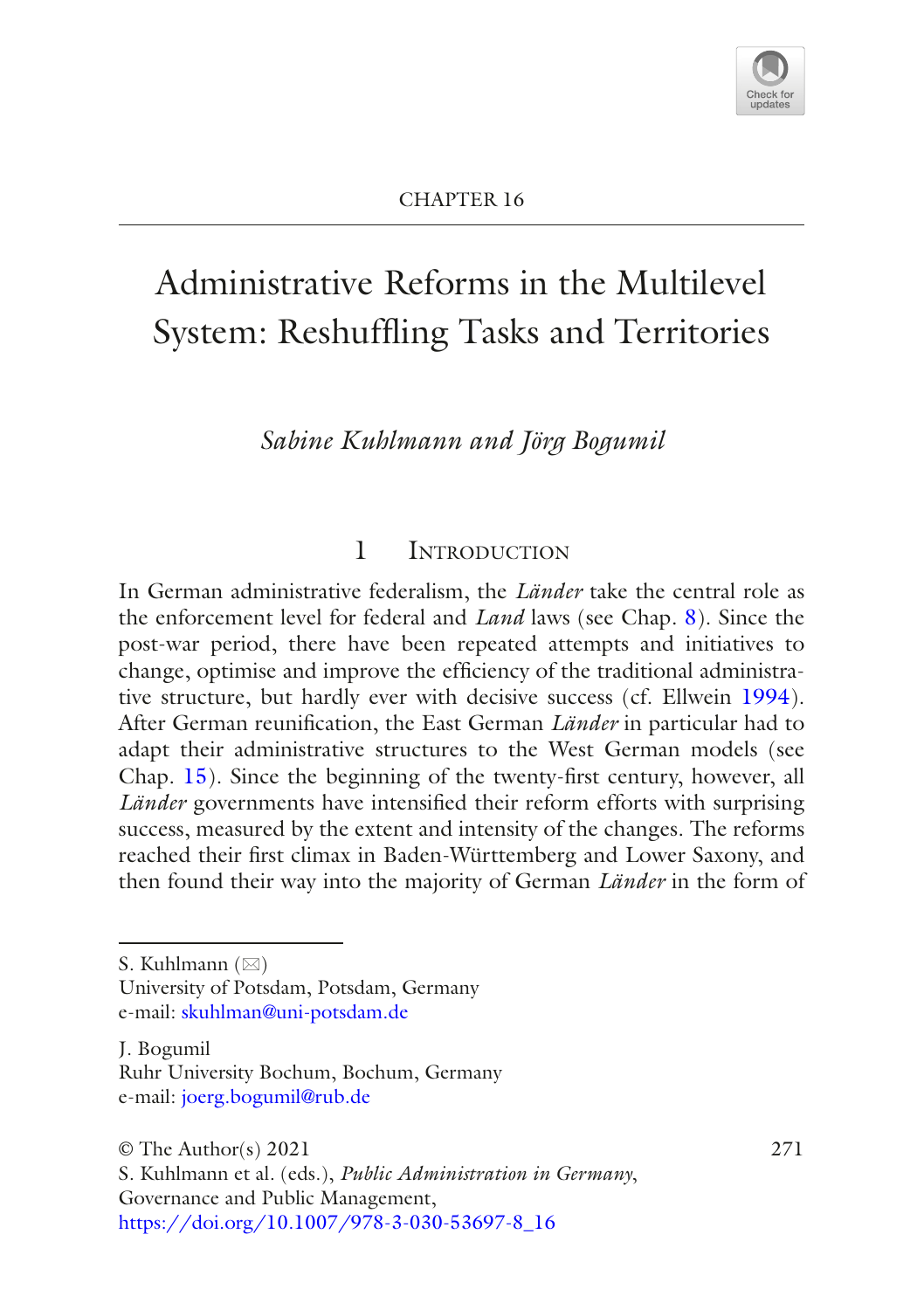territorial and functional reforms (see Ebinger et al. [2018\)](#page-17-1). One major reason for the increasing reform activity is to be found in the precarious situation of the *Länder* budgets due to escalating pension burdens, demographic developments and debt brakes (see Chap. [14\)](https://doi.org/10.1007/978-3-030-53697-8_14). This situation opened a window of opportunity for governments to push through reforms of their apparatus. Other reasons are ideological or political in nature and are related to governments' ambitions to weaken or dissolve administrative units or levels that are regarded as diffcult to control, especially after changes of government.

All *Länder* are striving to streamline, trim and (partly) concentrate their administrations, albeit with different priorities and instruments. Approaches include the merging of special-purpose authorities at the state government (*Länder*) level, the dismantling of meso-level state authorities, the decentralisation of state tasks to local governments as well as the rescaling of local governments' territorial boundaries (for a breakdown of administrative levels, see Table [16.1](#page-2-0)). In Germany, these efforts are often subsumed under the term 'administrative structural reforms' (*Verwaltungsstrukturreformen*) in a broad all-encompassing sense. Analytically, however, a distinction must be made between three types of reforms: functional reforms, structural reforms and territorial reforms, although these three types are closely interconnected. Functional reforms relate to the reassignment of tasks and responsibilities between existing administrative units and levels (centralisation/decentralisation; concentration/deconcentration). Structural reforms concern the reorganisation of the administrative structures, that is the physical dissolution, merging or creation of administrative units. Finally, territorial reforms refer to a rescaling of counties' and/or municipalities' territorial boundaries. More recently, the latter could only be observed in East Germany, whereas in West Germany territorial reforms were carried out in the 1970s (Thieme et al. [1981;](#page-18-0) Bogumil [2016](#page-16-0); Kuhlmann and Wollmann [2019:](#page-17-2) 199ff.). The heterogeneity of structural, functional and territorial reforms across the German *Länder* has led to increasing differences in the institutional settings, task portfolios and organisational frameworks within the administrative federalism at *Länder* and local level. Accordingly, there is also a high variance regarding the outcomes and impacts of intergovernmental reforms at the subnational level, not only across *Länder* but also across policy sectors (Kuhlmann et al. [2014](#page-17-3); for the evaluation of subnational reforms, see Kuhlmann and Wollmann [2011](#page-17-4)).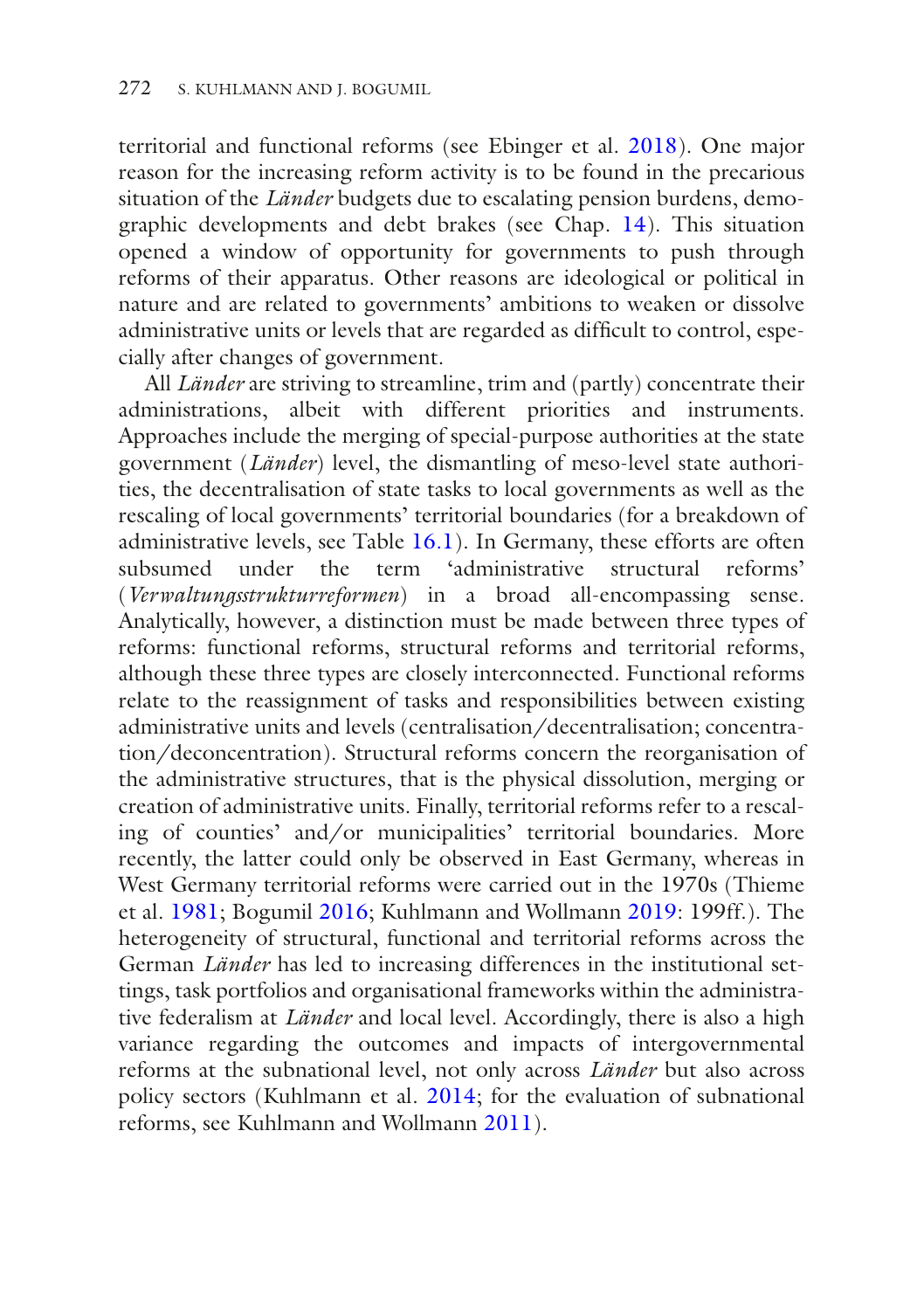|                                                                                      | Reforms within two-tier<br>systems                                                                                                                                                                                                                                                                                                                                                     | Reforms within three-tier<br>systems                                                                                                                   |
|--------------------------------------------------------------------------------------|----------------------------------------------------------------------------------------------------------------------------------------------------------------------------------------------------------------------------------------------------------------------------------------------------------------------------------------------------------------------------------------|--------------------------------------------------------------------------------------------------------------------------------------------------------|
| Administrative level                                                                 | Brandenburg, Mecklenburg-<br>Western Pomerania, Lower<br>Saxony, Saarland,<br>Schleswig-Holstein                                                                                                                                                                                                                                                                                       | Bavaria, Baden-<br>Württemberg, Hesse, NRW,<br>Rhineland-Palatinate,<br>Saxony, Saxony-Anhalt,<br>Thuringia                                            |
| State government level ( <i>Land</i> administration)                                 |                                                                                                                                                                                                                                                                                                                                                                                        |                                                                                                                                                        |
| Upper level<br>(higher state authorities)                                            | Merging of higher state<br>authorities; organisational<br>concentration;<br>overall institutional<br>trimming                                                                                                                                                                                                                                                                          | Integration of (parts of)<br>higher state authorities into<br>meso-level instances<br>(administrative districts);<br>overall institutional<br>trimming |
| Meso level                                                                           | not applicable                                                                                                                                                                                                                                                                                                                                                                         | Integration of upper- and-                                                                                                                             |
| (administrative districts)                                                           | (no meso-level existent)                                                                                                                                                                                                                                                                                                                                                               | lower level administrative<br>units;<br>overall institutional<br>strengthening                                                                         |
| Lower level                                                                          | Merging of lower state                                                                                                                                                                                                                                                                                                                                                                 | Decentralisation to local                                                                                                                              |
| (lower state authorities)                                                            | authorities; organisational<br>concentration;<br>decentralisation of tasks to<br>local self-government level;<br>overall institutional<br>trimming                                                                                                                                                                                                                                     | self-government level;<br>centralisation to meso-level<br>instances;<br>overall institutional<br>trimming                                              |
|                                                                                      | Local self-government level (counties, county-free cities, municipalities)                                                                                                                                                                                                                                                                                                             |                                                                                                                                                        |
| Upper tier<br>(counties and county-free<br>cities)<br>Lower tier<br>(municipalities) | Integration of tasks transferred by state government<br>( <i>Länder</i> ); partly combined with territorial upscaling;<br>varying degrees of institutional strengthening<br>(Limited) Integration of tasks transferred by state<br>government (Länder); partly combined with territorial<br>upscaling or increased inter-municipal cooperation;<br>limited institutional strengthening |                                                                                                                                                        |

<span id="page-2-0"></span>**Table 16.1** Structural and functional reforms in the German *Länder* (subministerial level)

# 2 Structural Reforms

The structural reforms in the German *Länder* related to a reorganisation of institutional units of the state (*Länder*) administration, specifcally affecting the meso level, but also parts of the upper-and lower-level state administration. In Germany, the meso-level state administration has the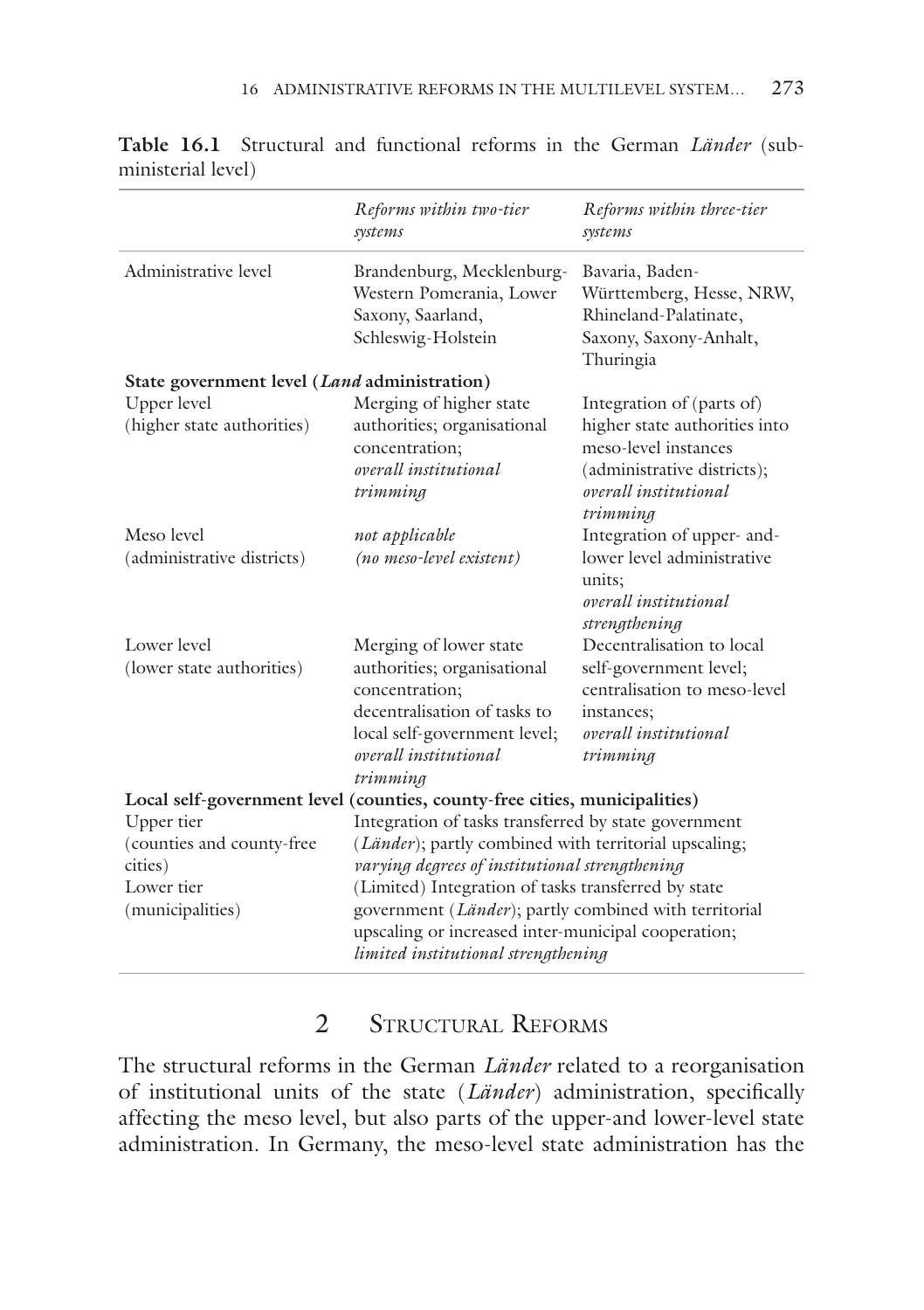traditionally assigned function to bundle and coordinate the various sector-specifc administrative activities at sub-state level. The term 'meso level' refers to administrative units located between the ministerial administration at *Länder* level and the local governments. The bundling function of meso-level state authorities aims at guaranteeing the unity of the state (*Land*) and a horizontal coordination of various territorially relevant functions at sub-state level (Ellwein [1994](#page-17-0)). It is intended to limit the fragmentation and dis-connectedness of single-purpose administrative units with different or even conficting policy responsibilities. Within the federal system of Germany, this function is however organised in very different ways. Some of the German *Länder* have three-tier systems with a territorial state administration at the meso-level (administrative district authorities), while others—mainly smaller ones—have two-tier systems in which this function is assigned to local self-government (counties). In general, the institutional variance of territorial administration at the meso level in Germany is increasing, in particular as a result of the current structural reforms in the *Länder* (cf. Kuhlmann and Bogumil [2010;](#page-17-5) see Table [16.1](#page-2-0)).

The debate surrounding meso-level instances (administrative district authorities) is frst and foremost a question of whether or not a bundling and coordination authority below the ministerial level and above the local government level is required in a specifc *Land*. The main points of criticism of the meso-level authorities refer to their defcits in the fulflment of coordination and bundling functions. The reasons for these defcits may lie in the fragmentation of the administration—as is evident in the large number of single-purpose authorities—or in the internal structures of the meso-level authorities. The existence of numerous single-purpose authorities at the meso level prevents comprehensive bundling and coordination in administrative district authorities. In addition, this leads to a 'dual administration' consisting of general and specialised authorities at the meso level, such that the same tasks are performed by both a general and a specialist authority, resulting in ineffciency. If—despite the complexity in the thirteen *Länder* (excluding city-states)—an attempt is made to typify the structural reform approaches at the subnational level in Germany, two models can be distinguished: (1) reforms within or towards two-tier systems; and (2) reforms towards concentrated three-tier systems (see Table [16.1\)](#page-2-0).

(1) A two-tier administration without a general meso-level instance can be found mainly in the small *Länder* (under three million inhabitants, the exception being Lower Saxony with eight million). Lower Saxony is the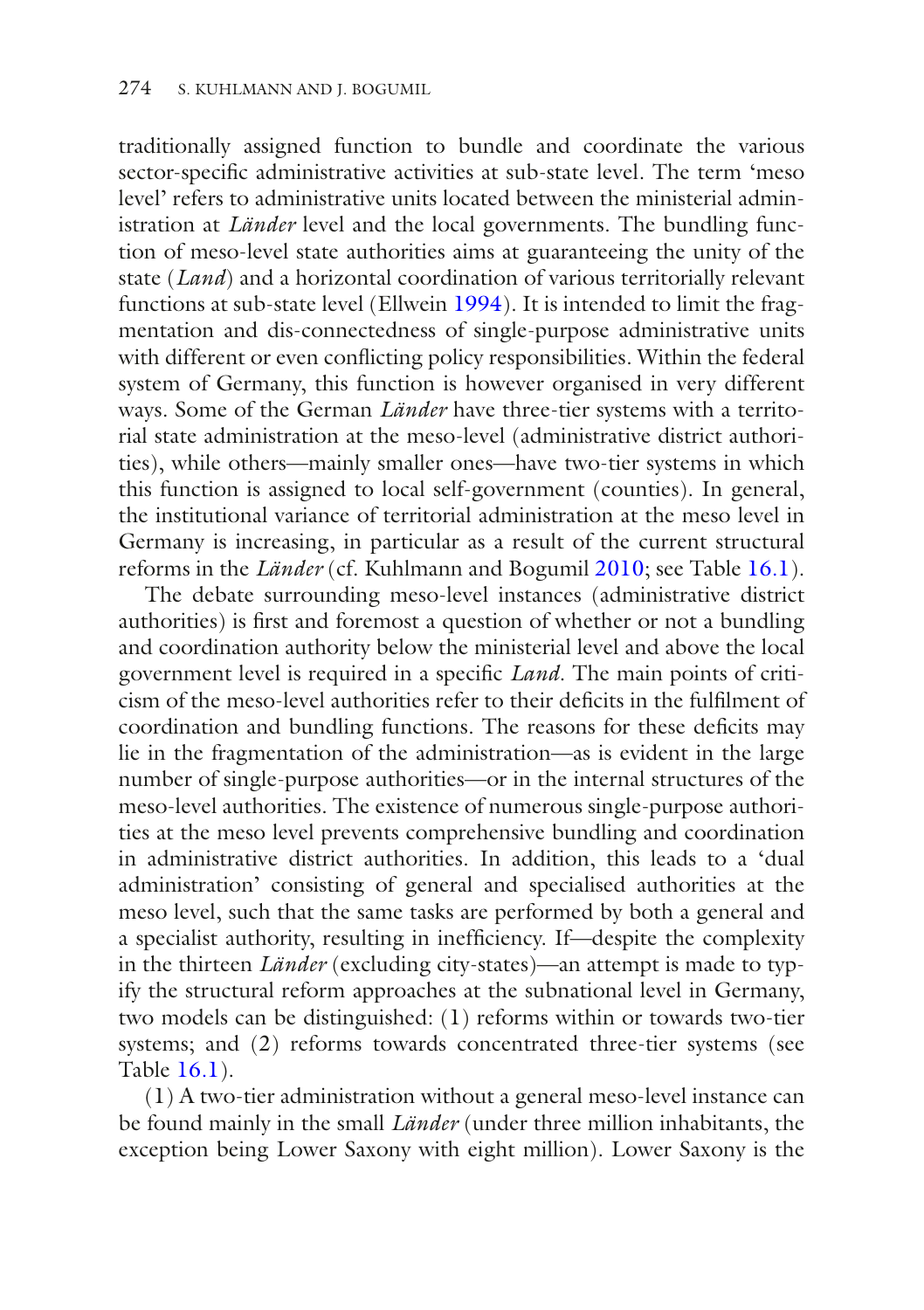only German *Land* that implemented the 'system change' in 2004 from a three-level to a two-level model (Bogumil and Kottmann [2006:](#page-16-1) 63) by way of dissolving the four administrative district authorities of Brunswick, Hanover, Lüneburg and Weser-Ems and abolishing the administrative districts. This involved an extensive deconcentration of the previously territorially and functionally bundled meso-level state administration and resulted in a signifcant upgrading of the sectorwise organised specialpurpose *Land* administration. Accordingly, new attempts are being made in Lower Saxony and in other *Länder* with two-tier systems to reduce and merge special-purpose *Land* authorities, integrate them into the higherlevel *Land* authorities or shift them to local governments.

(2) In most *Länder* (especially the larger states with the exception of Lower Saxony) a three-tier administration dominates. The lowest level constitutes the counties, the highest level the *Land* ministries and the meso-level various forms of coordinating and bundling authorities. Institutional bundling of administrative functions as part of a three-level system (ministries, meso-level and counties) is the general model found in the *Länder* of Bavaria, Hesse, North Rhine-Westphalia, Baden-Württemberg, Saxony, Saxony-Anhalt, Thuringia and Rhineland-Palatinate. Among these *Länder*, three variants of meso-level instances can be distinguished and neither their tasks nor their integration into the administrative structure are uniform nationwide: a) an administrative unit (*Landesverwaltungsamt*) which assumes coordinating and bundling functions for the whole territory of the *Land* (Saxony-Anhalt, Thuringia); b) functionally specialised directorates which, in some task areas, are responsible only for specifc regions and, in other tasks, for the whole territory of the *Land* (Rhineland-Palatinate); c) the traditional form of administrative districts which are regionally oriented instances in charge of bundling and coordinating subnational public functions for specifc regions within the Land (Hesse, Baden-Württemberg, Bavaria, Saxony<sup>[1](#page-16-2)</sup> and North Rhine-Westphalia). In all three models, an attempt is made to achieve a farreaching concentration of state tasks at the meso level, in particular by shifting the tasks of the lower state authorities to the meso level. Moreover, there has been a general attempt to concentrate these duties by privatising existing tasks according to political guidelines or by transferring them to the local government level and realigning some of the authorities.

Baden-Württemberg provides a prime example of this process. The multi-purpose meso-level state administration (administrative district authorities) has been substantially upgraded and functionally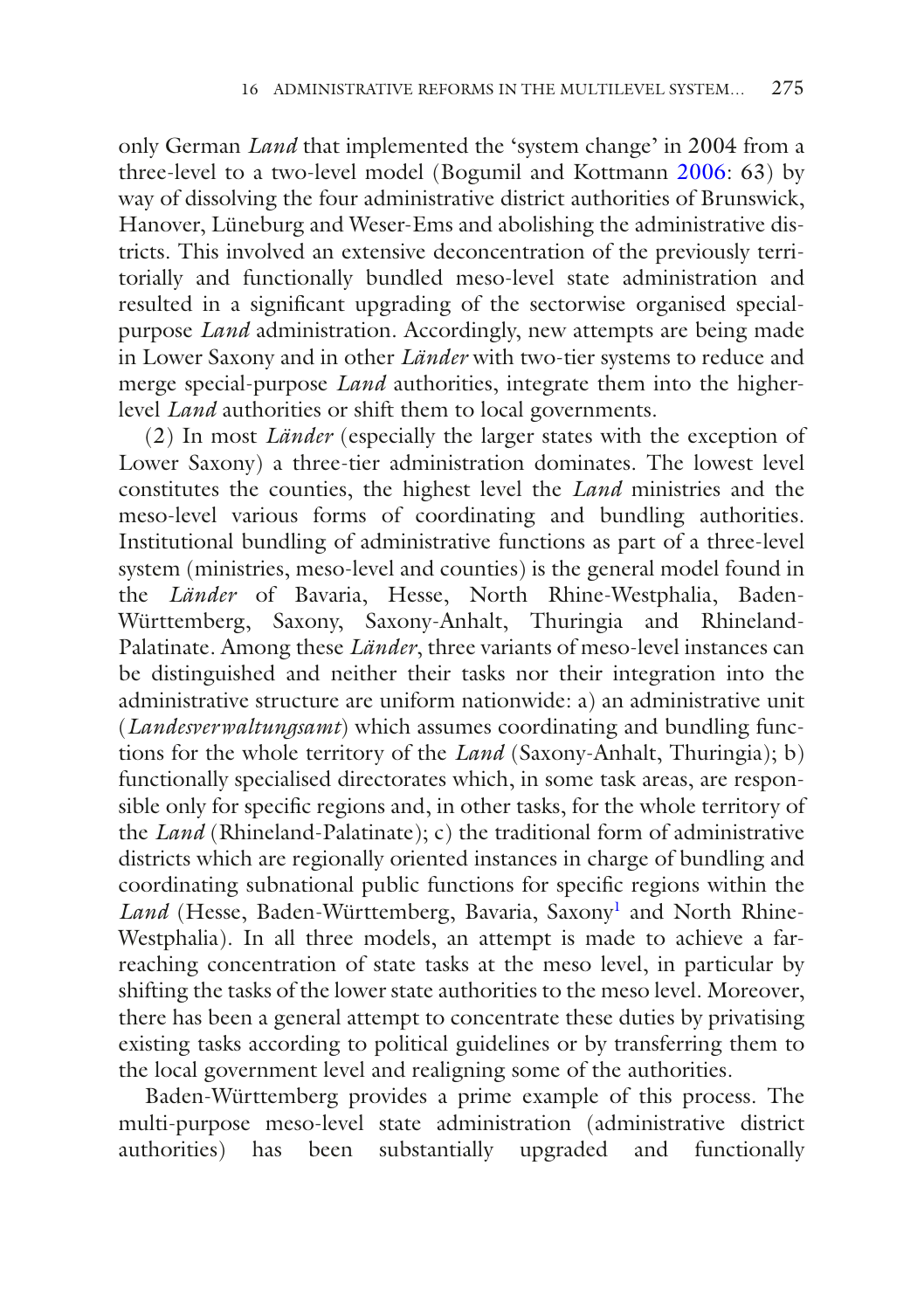strengthened since 2005. In addition, numerous state tasks have been transferred to the counties (waiving territorial reforms). The core element of the reform was the complete abolition of 350 out of a total of 450 existing single-purpose state authorities, whose tasks and employees were integrated into the four multi-purpose administrative district authorities and into the thirty-fve county administrations and nine county-free cities (Ebinger and Bogumil [2008](#page-16-3)). The counties received a large number of new responsibilities and emerged from the reform functionally strengthened, even though an increasing number of voices can be heard criticising the new excessive demands being placed on geographically small-scale counties with limited resources (cf. Kuhlmann [2015](#page-17-6): 202).

## 3 Functional Reforms: Decentralisation OF STATE TASKS

Another essential feature of the reforms in the multilevel system are functional reforms related to the decentralisation of state tasks to the local governments (also called communalisation). This reform approach aims at transferring tasks typically performed by single-function/special-purpose units of the *Land* to local self-government (counties/municipalities). It amounts to a strengthening of the multi-purpose organisation at the local level (Kuhlmann [2015:](#page-17-6) 188ff.). The transfer of state tasks to local authorities can be structured in different legal ways. According to the model of 'genuine municipalisation' (see Kuhlmann and Wollmann [2019](#page-17-2): 161ff.) or 'political decentralisation' (Kuhlmann [2015](#page-17-6): 187), all functions that are assigned to the local governments become 'real' (genuine) local selfgovernment tasks for which the elected local council is responsible. By contrast, under the model of 'pseudo-' (in lieu of genuine) communalisation (cf. Wollmann [2008](#page-18-1): 259ff.) or of 'administrative decentralisation' (Kuhlmann [2015:](#page-17-6) 187), local governments receive functions that are delegated to them by the state. The responsibility for the conduct of such delegated functions lies with the local government's executive (mayor, head of county administration—*Landrat*) and not with the elected local council. The transfer of functions in the case of pseudo-communalisation or administrative decentralisation has signifcant consequences for the municipalities regarding both the internal relations between the local council and local executive and their external relation to the state. First, in the internal relationship, the local executive is solely responsible for the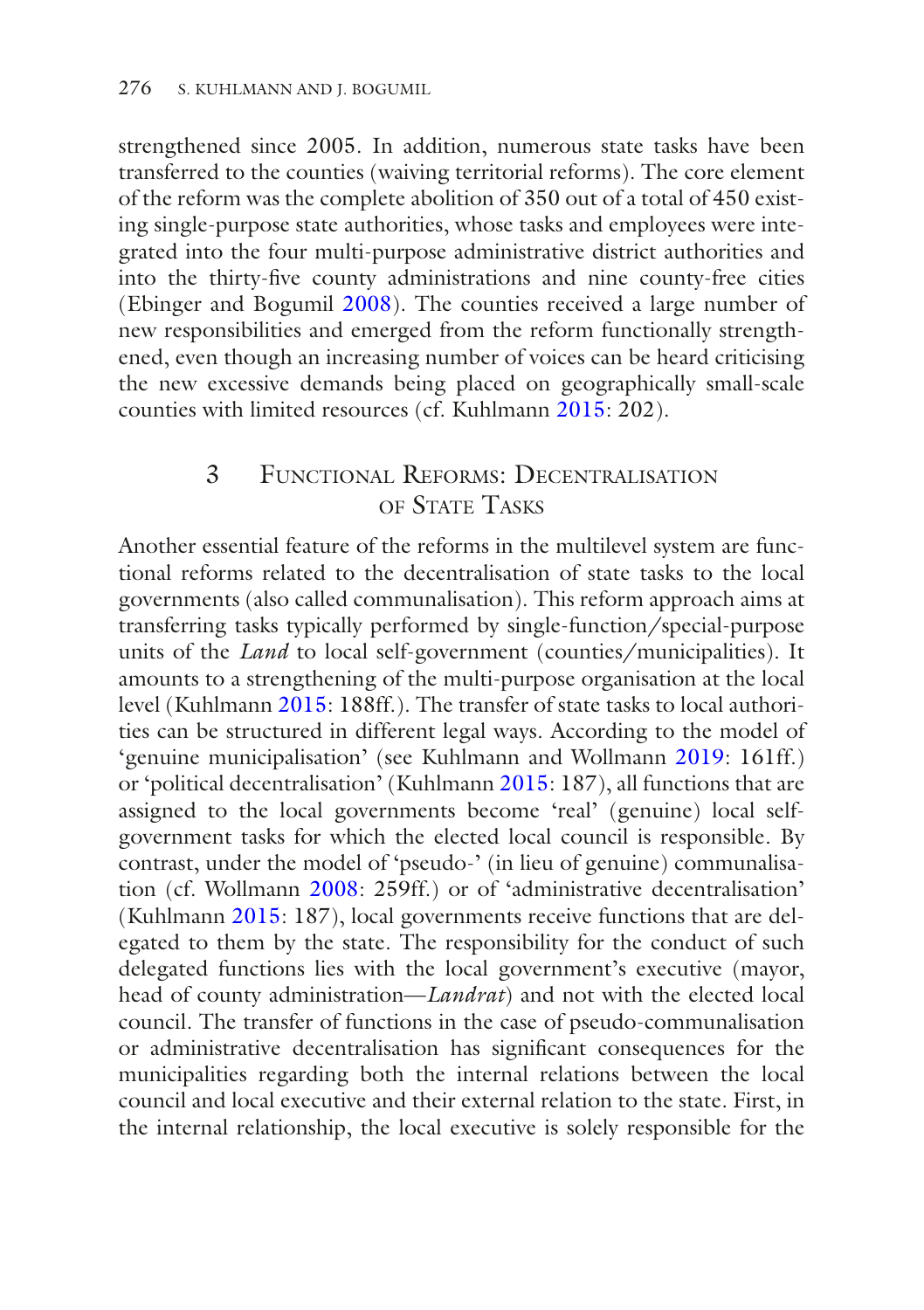implementation of these tasks, while the elected council has, at least formally, no powers. Second, in the external relationship, the local administration is subject to a functional and administrative supervision that goes beyond the legal oversight and that also addresses the merits and adequateness of the activity concerned. By contrast, in cases of genuine communalisation (political decentralisation), the elected local council is, internally, the highest decision-making body, while externally the municipality stands only under the legal oversight of the state authorities. Although in both regards the distinction has often become blurred in local practice, it remains relevant if and when conficts arise (cf. Wollmann [2008](#page-18-1): 259; Kuhlmann and Wollmann [2019](#page-17-2): 161ff.). The current functional reforms in Germany primarily correspond to the type of administrative decentralisation (pseudo-communalisation). Most often, local councils are not granted any rights of political decision-making and control regarding the new tasks transferred to them by state governments.

In Germany, the decentralisation of responsibilities is generally viewed positively on the basis of the subsidiarity principle. Indeed, a number of positive effects have been shown, but there are also some sobering empirical fndings regarding the outcomes of functional reforms (see Kuhlmann et al. [2014;](#page-17-3) Kuhlmann [2010,](#page-17-7) [2015](#page-17-6)). On the one hand, there is a tendency for improved horizontal coordination capacities at the subnational level in Germany, especially after political decentralisation, but less in the case of administrative decentralisation. This seems to prove a general theory in administrative sciences according to which the integration of tasks within multifunctional, politically accountable local governments can help to improve territorial coordination within a given administrative jurisdiction. The reforms also demonstrate that the effectiveness of task fulflment tends to be positively infuenced by political decentralisation.

On the other hand, the euphoric expectations placed upon decentralisation strategies in general cannot be justifed by the German experience. Decentralisation often entails considerable additional costs and burdens which sometimes overload local governments. In none of the *Länder* have state governments shown much inclination to suffciently address the budgetary problems of local governments by reimbursing costs. Such circumstances frequently increase the risk of default on their performance obligations, implementation failures or inconsistent applications of law. Furthermore, empirical evidence shows that any type of task transfer to lower levels of government exacerbates existing performance disparities or creates new ones. Thus, irrespective of whether a genuine or a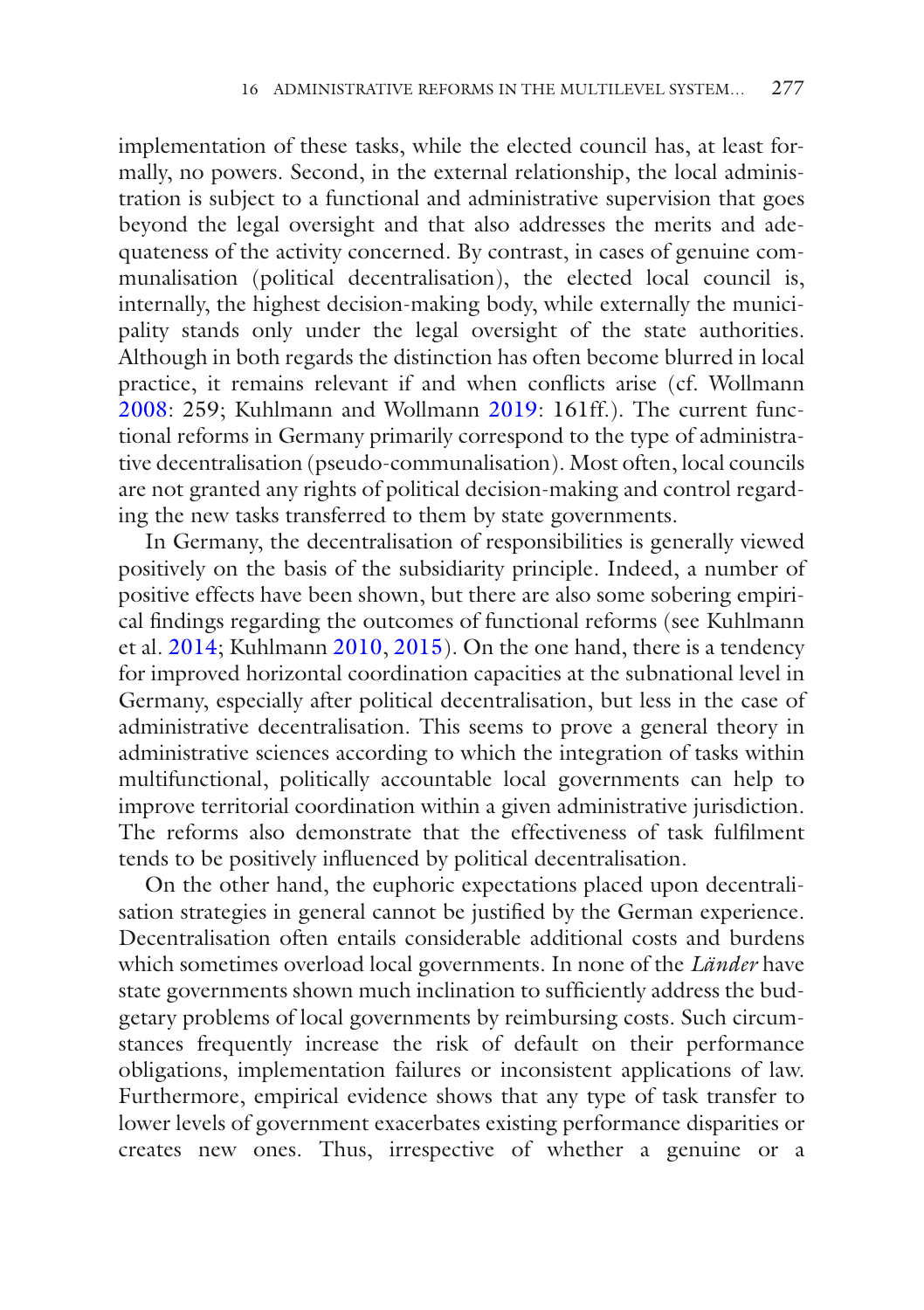pseudo-communalisation is pursued, task transfer furthers the interlocal variation and makes the equity of service delivery shrink. It should be emphasised, however, that reform effects are also shaped by other intervening factors, such as the local budgetary and staff situation, policy properties (e.g. person-related vs. technical tasks), local policy preferences and political interests in conjunction with the salience of the tasks transferred.

Against this background, it comes as no surprise that the effects of decentralisation vary greatly across individual municipalities, types of reform policy and felds of activity. Regulatory and technical tasks, such as in the environmental sector as a whole, seem rather unsuitable for decentralisation, while distributive tasks and those heavily reliant on local networking, especially in welfare policies, can beneft from the enhanced local proximity (Kuhlmann et al. [2014;](#page-17-3) Kuhlmann [2015](#page-17-6)). It is worth noting that differing or negative reform effects can be seen to result from unresolved interface problems across administrative units, limits in local governments' territorial viability and resources, and the politicisation of newly transferred tasks.

#### 4 Territorial Reforms

There is considerable variance across *Länder* regarding the territorial structure of counties and municipalities (see Chap. [9\)](https://doi.org/10.1007/978-3-030-53697-8_9). Of the 295 counties in Germany, 244 have at least 100,000 inhabitants and more than 100 counties have at least 200,000 inhabitants. The average is 193,000 inhabitants in Western Germany and 162,000 in Eastern Germany. With an average of 95,000 inhabitants, the administrative counties in Thuringia are the smallest in Germany, with ten counties having fewer than 100,000 inhabitants. The total number of inhabitants in Thuringia's counties is about 40 per cent below the average for the eastern German *Länder*. The same applies to the number of inhabitants in the county-free cities, which are 47 per cent below the average of the eastern *Länder* and 64 per cent below the average of the western *Länder* (see Table [16.2](#page-8-0)). Out of a total of roughly 11,000 municipalities, there is a wide variance in territorial sizes across *Länder* too. Whereas in North Rhine-Westphalia the average size of the 400 municipalities is 45,000 inhabitants, Rhineland-Palatinate has about 2300 municipalities with 1700 inhabitants on average (see Table [16.3\)](#page-9-0).

Due to the constitutionally entrenched power of the *Länder* to decide their 'own' territorial reform policy that refects the different settlement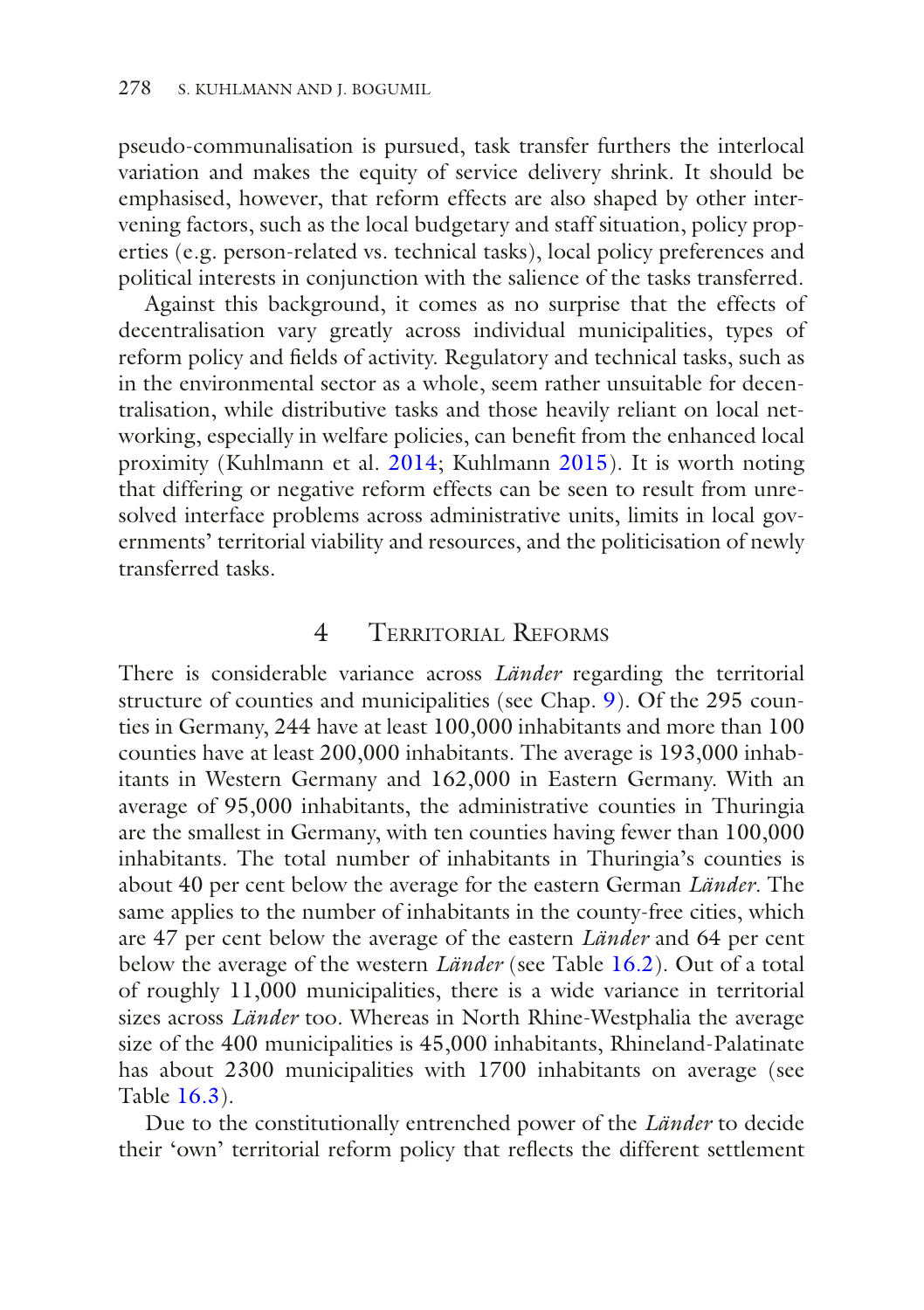| Number | Average size<br>(smallest county-biggest county) |                 |
|--------|--------------------------------------------------|-----------------|
| 35     | 247,162                                          | 986             |
|        | $(107, 866 - 531, 013)$                          | $(519 - 1851)$  |
| 71     | 125,643                                          | 964             |
|        | $(66, 644 - 329, 981)$                           | $(308 - 1972)$  |
| 14     | 147,077                                          | 2054            |
|        | $(77,993 - 205,520)$                             | $(1217 - 3058)$ |
| 21     | 219,389                                          | 971             |
|        | $(96,201-404,995)$                               | $(222 - 1848)$  |
| 6      | 216,915                                          | 3812            |
|        | $(155, 265 - 262, 412)$                          | $(2117 - 5468)$ |
| 38     | 179,136                                          | 1223            |
|        | $(48,670-1,119,526)$                             | $(535 - 2882)$  |
| 31     | 338,454                                          | 980             |
|        | $(134, 947 - 613, 878)$                          | $(407-1960)$    |
| 2.4    | 123,574                                          | 783             |
|        | $(60,765 - 209,785)$                             | $(305 - 1626)$  |
| 6      | 165,120                                          | 428             |
|        | $(88,556 - 325,978)$                             | $(249 - 555)$   |
| 10     | 274,205                                          | 1757            |
|        | $(178, 346 - 351, 309)$                          | $(949 - 2391)$  |
| 11     | 154,398                                          | 1806            |
|        | $(86,312-221,043)$                               | $(1414 - 2423)$ |
| 11     | 200,040                                          | 1394            |
|        | $(126, 643 - 301, 223)$                          | $(664 - 2186)$  |
| 17     | 94,868                                           | 903             |
|        | $(57, 252 - 135, 155)$                           | $(433 - 1305)$  |
|        |                                                  |                 |

<span id="page-8-0"></span>Table 16.2 Territorial structures of counties in Germany

Source: Authors' own compilation, Federal and *Länder* Statistical Offices; inhabitants and size as of 31.12.2016

structures and varying party-political constellations, the reform strategies pursued in Germany show a high amount of variance across the *Länder*. In procedural terms, the *Länder* governments carried out their respective reform concepts by inserting a so-called voluntary phase during which municipalities were given the opportunity to 'voluntarily' adjust themselves to the territorial changes proposed. If agreement on the part of the (consulted) municipalities could not be reached, the *Land* parliament decided as a last resort by way of (binding) *Land* legislation.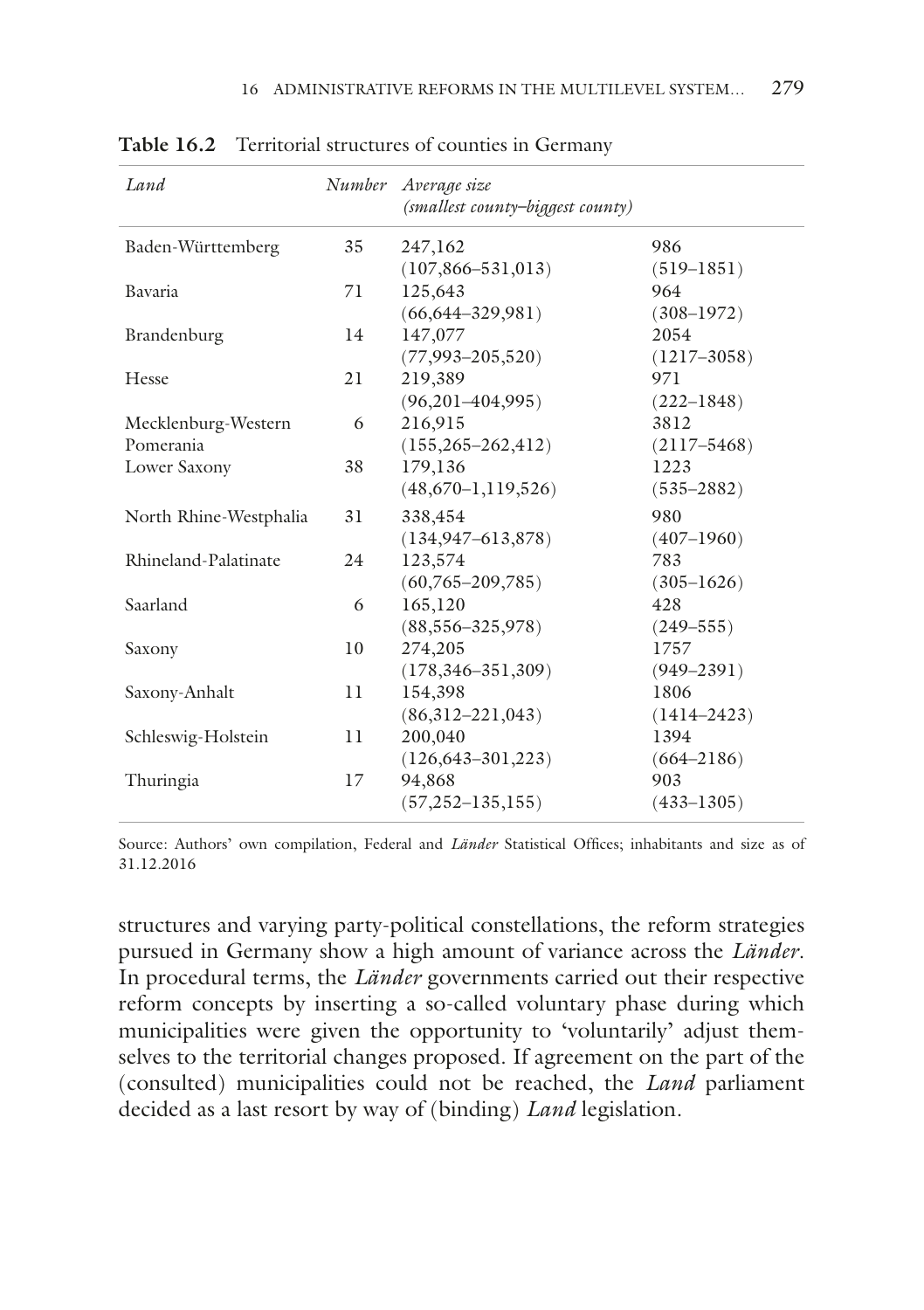| <b>State</b>                              | Number of<br>municipalities in total<br>(December 2017) | Number of<br><i>inhabitants in 000's</i><br>(December 2018) | Average number of<br>inhabitants of<br>municipalities |
|-------------------------------------------|---------------------------------------------------------|-------------------------------------------------------------|-------------------------------------------------------|
| Baden-Württemberg                         | 1101                                                    | 11,070                                                      | 10,054                                                |
| <b>Bavaria</b>                            | 2056                                                    | 13,077                                                      | 6360                                                  |
| Brandenburg                               | 417                                                     | 2512                                                        | 6031                                                  |
| Hesse                                     | 426                                                     | 6266                                                        | 14,708                                                |
| Mecklenburg-                              | 753                                                     | 1610                                                        | 2138                                                  |
| Western Pomerania                         |                                                         |                                                             |                                                       |
| Lower Saxony                              | 945                                                     | 7982                                                        | 8446                                                  |
| North                                     | 396                                                     | 17,932                                                      | 45,282                                                |
| Rhine-Westphalia                          |                                                         |                                                             |                                                       |
| Rhineland-Palatinate                      | 2305                                                    | 4085                                                        | 1772                                                  |
| Saarland                                  | 52                                                      | 991                                                         | 19,057                                                |
| Saxony                                    | 422                                                     | 4078                                                        | 9663                                                  |
| Saxony-Anhalt                             | 218                                                     | 2208                                                        | 10,128                                                |
| Schleswig-Holstein                        | 1110                                                    | 2897                                                        | 2609                                                  |
| Thuringia                                 | 849                                                     | 2143                                                        | 2524                                                  |
| Federal Republic of                       | 11,054                                                  | 83,020                                                      | 7510                                                  |
| Germany                                   |                                                         |                                                             |                                                       |
| West German                               | 8394                                                    | 66,823                                                      | 7997                                                  |
| Länder (excl. West                        |                                                         |                                                             |                                                       |
| Berlin)                                   |                                                         |                                                             |                                                       |
| East German Länder<br>(excl. East Berlin) | 2659                                                    | 12,551                                                      | 4720                                                  |

<span id="page-9-0"></span>**Table 16.3** Territorial structures of municipalities in Germany

Source: Authors' own compilation, Federal and *Länder* Statistical Offices

In some of the West German *Länder*, comprehensive territorial reforms were adopted in the 1970s (see Bogumil [2016](#page-16-0)). The most radical approaches were pursued in North Rhine-Westphalia and Hesse, which are the most heavily urbanised and densely populated *Länder* in Germany. These reforms hinged on the amalgamation of all existing municipalities to form new territorially and functionally integrated municipalities. In both these *Länder*, the number of municipalities was drastically reduced by over 80 per cent. In North Rhine-Westphalia, this resulted in the establishment of newly integrated municipalities with an average of 46,000 inhabitants (see Table [16.3\)](#page-9-0). By contrast, in the majority of *Länder*, which mostly had more rural areas and were less densely populated, a softer approach was preferred, either by amalgamating only part of the municipalities (e.g. Bavaria) or providing for minimal or practically no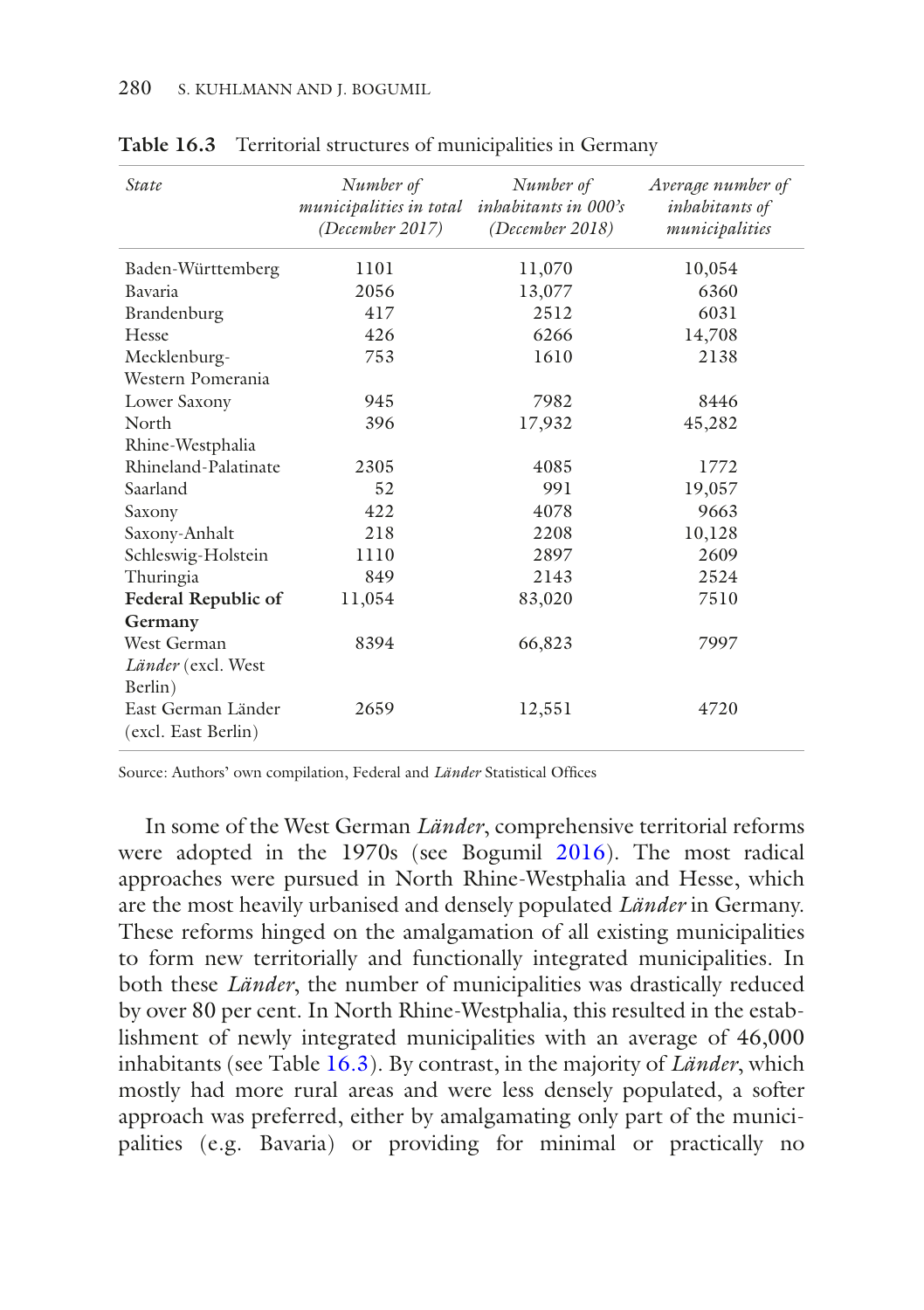amalgamation (for instance Rhineland-Palatinate). Furthermore, in those areas with small-sized municipalities, a new level of inter-municipal formations was introduced with the aim of supporting the former in carrying out their functions. The proportion of municipalities that are members of an inter-municipal formation varies between the *Länder*, refecting the different impetus of amalgamation. While in Rhineland-Palatinate it is 98.2 per cent, it stands at 47.8 per cent in Bavaria. During the wave of territorial reforms that swept across the (West German) *Länder* during the 1960s and 1970s, the counties in part went through a radical territorial rescaling by way of amalgamation as well. Nationwide, their total number was cut from 4254 to 237, which led to an average population size of 600,000.

The main objectives of the territorial reforms of the 1970s were threefold: (1) to improve local government performance; (2) enhance capacities for fulflling supra-local objectives, while (3) taking the aspect of proximity to citizens into account (Thieme and Prillwitz [1981:](#page-17-8) 45). Greater efficiency and cost reduction measures, pursued in the more recent (partly failed) reform attempts (see Kuhlmann et al. [2018a](#page-17-9), [b](#page-17-10)), were not regarded as the main goals at the time. As a result of the 1970s reforms, local government performance is better today. Above all, their capacity to offer services has improved, as confrmed by international experience (cf. Kuhlmann et al. [2018a](#page-17-9), [b](#page-17-10) with further references). Furthermore, the reforms led to a withdrawal of locally operating administrative units from the territory to institutional concentration, specialisation and professionalisation. As a consequence, it also led to a certain loss of territorial proximity and local political identity. The specialisation and professionalisation positively impacted the quality of service delivery, as it was now possible to maintain and expand certain services. However, there was a need for an institutional counterbalance to concentration and upscaling. A number of administrative units were thus deconcentrated and localised with the aim of bundling together the locally less specialised tasks and services that had direct contact with citizens. The lessons from this reform period are an emphasis on greater proximity to citizens, downscaling of complex tasks to municipalities and upscaling more specialised functions to centralised administrative units supported by efficient ICT (cf. Thieme and Prillwitz [1981\)](#page-17-8). These lessons, however, were barely taken into consideration in the more recent (partly failed) reform debates, which focussed more on reducing costs and increasing efficiency (Kuhlmann et al. [2018a,](#page-17-9) [b](#page-17-10)) (Table [16.4\)](#page-11-0).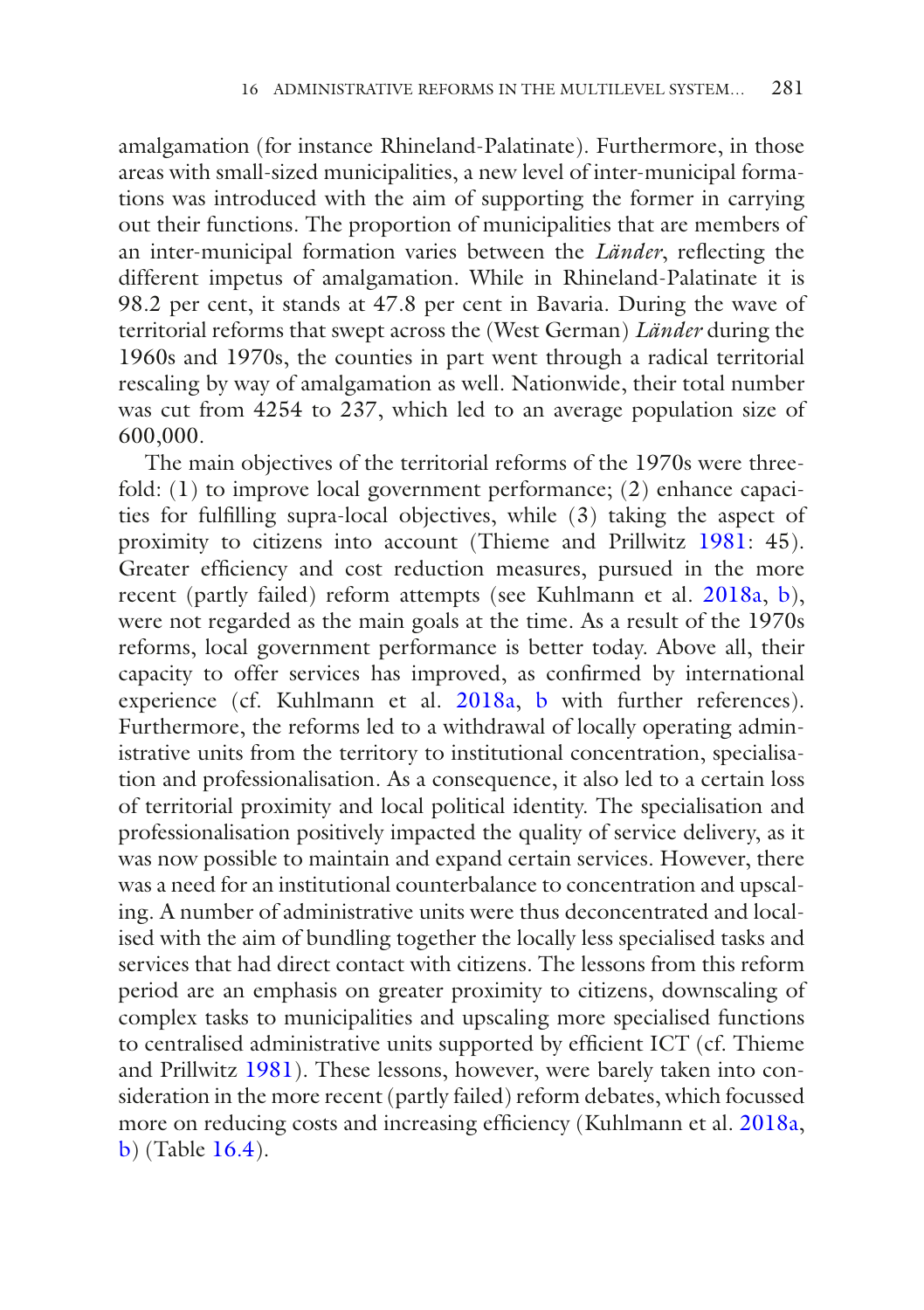| Land         | Number of<br>municipalities<br>1968 | Number of<br>municipalities<br>1978 | Number of<br>municipalities<br>2017 | Reduction<br>(%) |
|--------------|-------------------------------------|-------------------------------------|-------------------------------------|------------------|
| Rhineland-   | 2905                                | 2320                                | 2305                                | 21               |
| Palatine     |                                     |                                     |                                     |                  |
| Schleswig-   | 1378                                | 1132                                | 1110                                | 19               |
| Holstein     |                                     |                                     |                                     |                  |
| Bavaria      | 7077                                | 2056                                | 2056                                | 71               |
| Lower Saxony | 4231                                | 1030                                | 945                                 | 78               |
| Baden-       | 3379                                | 1111                                | 1101                                | 67               |
| Württemberg  |                                     |                                     |                                     |                  |
| Hesse        | 2684                                | 426                                 | 426                                 | 84               |
| Saarland     | 347                                 | 52                                  | 52                                  | 86               |
| North        | 2277                                | 396                                 | 396                                 | 83               |
| Rhine-       |                                     |                                     |                                     |                  |
| Westphalia   |                                     |                                     |                                     |                  |

<span id="page-11-0"></span>**Table 16.4** Territorial reforms in the West German *Länder*

Source: Authors' own compilation based on Bogumil [\(2016:](#page-16-0) 22), updated

Since the early 1990s, the East German *Länder* have witnessed a proliferation of territorial reforms. The need to amalgamate local governments in these *Länder* derives from the fact that after reunifcation the newly established municipalities were organised into small-scale units, which could not live up to the demands of the growing portfolio of tasks emerging at the local level—let alone those tasks to be transferred from state administration (see Chap. [15](https://doi.org/10.1007/978-3-030-53697-8_15)). After the frst wave of consolidation in the mid-1990s, the already diffcult situation of several public budgets intensifed due to structural weaknesses and the debt cap imposed by the EU. This situation led to a second wave of territorial reforms in 2007 in Saxony, Saxony-Anhalt and Mecklenburg-Western Pomerania. This strong reform momentum has since come to a halt with the current reform attempts in the *Länder* of Brandenburg and Thuringia. While the early reforms were often carried out by reform coalitions striving for administrative sustainability and competitiveness of their region, the new deliberations alone have become the plaything of political confrontation (see also Ebinger et al. [2018\)](#page-17-1).

The situation of the *Land* of Brandenburg is an exemplary case. The population will shrink by about 10 per cent by 2030 and the average age will rise further, while the population density will develop more and more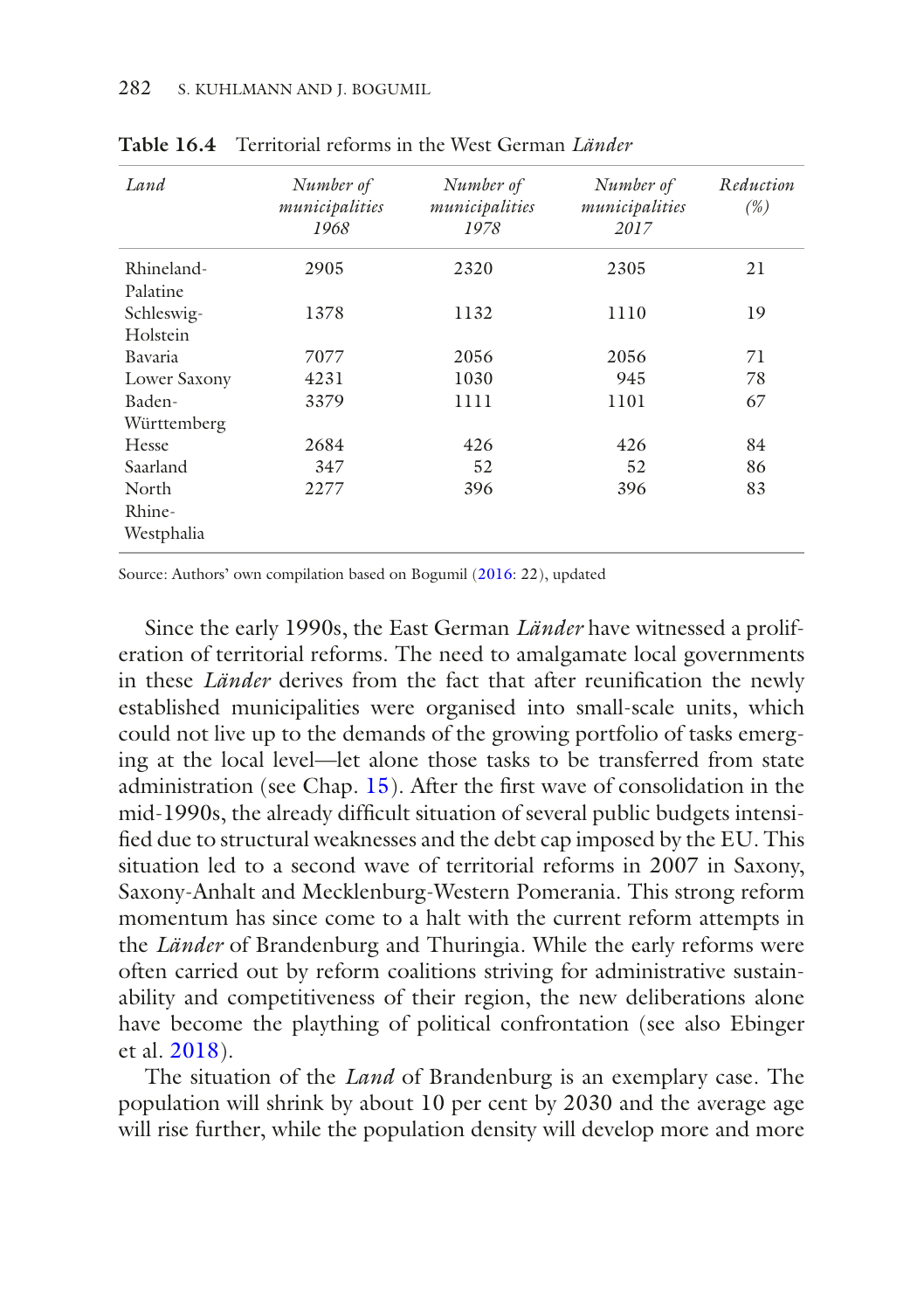asymmetrically as a function of the distance to Berlin. Consequently, maintaining infrastructure and services will become a challenge in most parts of the country. The cross-party study commission set up in preparation for the reform of the administrative structure concluded that a territorial reform at county level is indispensable. While the appraisals were similar across Eastern Germany, the set of reform ventures vary considerably concerning drivers (big or small coalition), scope (only county level or municipal—though with time offset), target fgures set, actual territorial changes achieved as well as related decentralisation processes (see above).

In Saxony-Anhalt, a territorial reform was executed at both the county and the municipal level. Following the frst county-level territorial reform of 1994, the *Land* Parliament introduced further changes in 2007 under the auspices of the *Christlich Demokratische Union Deutschlands* (CDU) and the *Sozialdemokratische Partei Deutschlands* (SPD). The number of counties was reduced from twenty-one to eleven with an average of 153,000 inhabitants (ranging from 86,000 to 223,000 in 2015) and covering an area between 1400 km<sup>2</sup> and 2400 km<sup>2</sup>. The three county-free cities were maintained. At the municipal level, two reforms succeeded in 2004 and 2011. As a result of amalgamation, the number of municipalities decreased by more than 80 per cent, from 1300 (2003) to 218 (2015), which have an average of 11,000 inhabitants.

Similarly, Saxony implemented territorial reforms at both the municipal and the county level. After the frst territorial reform at county level from 1994 to 1996 and at municipal level in 1998, the CDU and the SPD approved another reform in 2008. The remaining twenty-two counties were reduced to ten and the seven county-free cities to three. The ten counties had between 200,000 and 355,000 inhabitants in 2012. The counties cover an area between 1400 km<sup>2</sup> and 2400 km<sup>2</sup>, with the exception of one covering 950 km2. At the municipal level, the number of units decreased by voluntary amalgamation from an original 1626 in 1990 to 540 in the frst territorial reform of 1998, and to 426 as of today, while the average number of inhabitants increased to 9500.

Mecklenburg-Western Pomerania introduced the frst county-level territorial reform in 1994. A further reformative attempt in 2007 was thwarted by the *Land*'s constitutional court (Bogumil and Ebinger [2008](#page-16-4)). However, in 2011 the parliament fnally approved a reform with the support of the CDU and the SPD. The result was a merger of twelve counties into six and six county-free cities into two. These new counties cover an area between  $2100 \text{ km}^2$  and  $5400 \text{ km}^2$ , corresponding to the biggest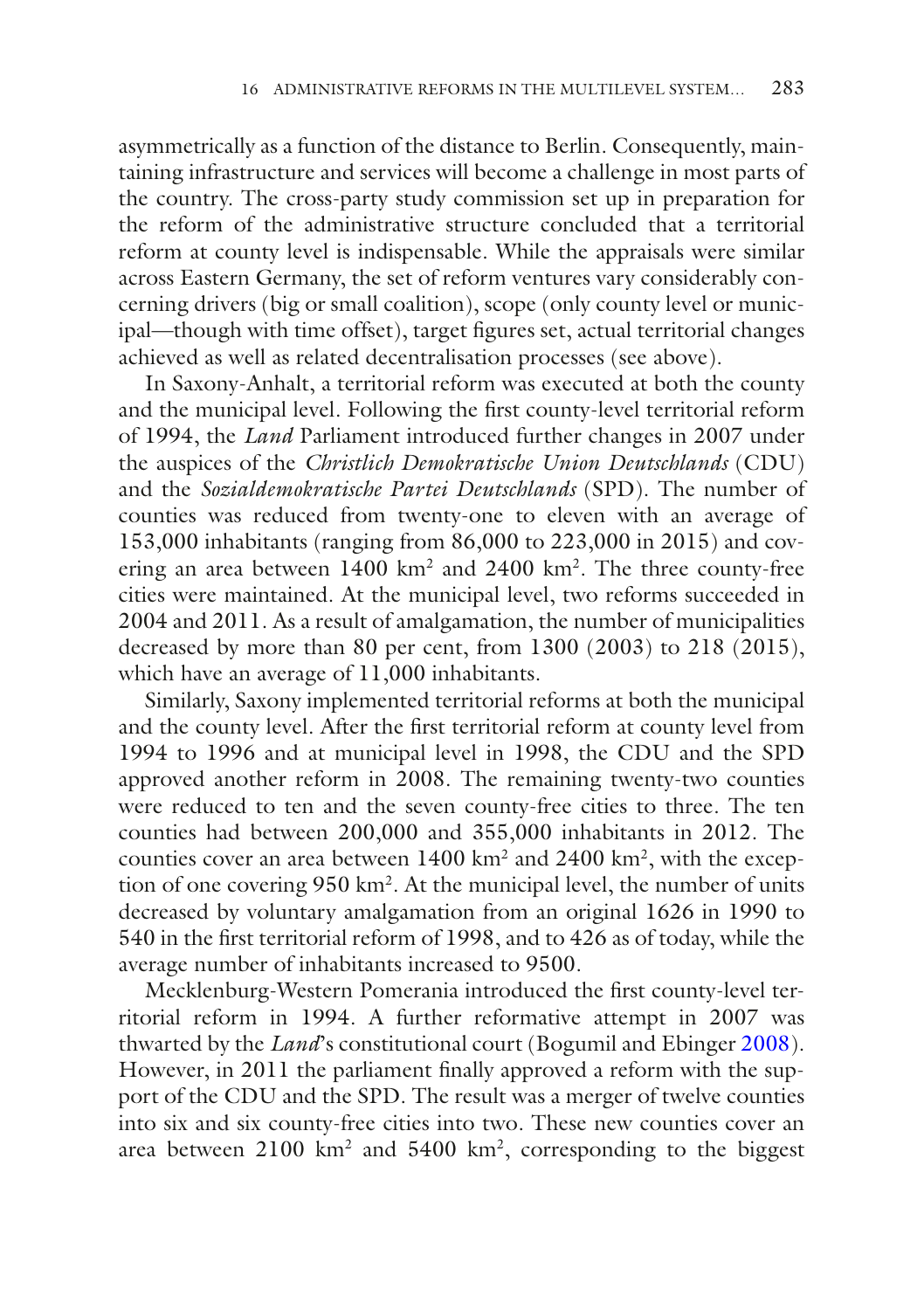county in the whole of Germany. The population varied between 156,000 and 264,000 in 2012, with an average of 217,000. Mecklenburg-Western Pomerania has not yet carried out any territorial reform at the municipal level.

The Brandenburg Parliament agreed in July 2016 on a blueprint for structural reform of the administration in 2019 in the hands of the SPD and *Die Linke* (The Left). The reform envisaged there would be a population of at least 175,000 in the counties and 150,000 in the county-free cities by 2030. A frst proposal with scientifc backing that put forward merging the fourteen counties to nine and four county-free cities to one (Potsdam) met with strong opposition. Against the reservations of the parliament's study commission, the Ministry of the Interior of the *Land* Brandenburg was urged into devising a watered-down solution, reducing the number of counties to eleven. However, because of persisting opposition, the county-level territorial reform was fnally discarded in November 2017.

In Thuringia, following the frst territorial reform at county level in 1994, the SPD, *Die Linke* and *Die Grünen* (the Greens) approved in 2016 a blueprint and an interim law for administrative, functional and territorial reform. The territorial reform envisaged that the number of municipalities would decrease from 850 to 200 and the seventeen counties to eight, with a minimum population of 130,000 at county level and 6000 at municipal level. Of the six county-free cities, only Erfurt and Jena (with more than 100,000 inhabitants) would maintain their status (Bogumil [2016](#page-16-0)). However, the reformative plans of the *Land* government met with strong resistance from the opposition and the communal arena. Furthermore, the ratifcation of the interim law was declared invalid on formal grounds by the Federal Constitutional Court. As a result, the government abandoned the project on 30 November 2017 (Table [16.5\)](#page-14-0).

One might wonder why the more recent territorial reforms in East Germany (Thuringia and Brandenburg) have failed compared to previous reforms in Mecklenburg-Western Pomerania, Saxony, Saxony-Anhalt and West Germany (see above). Here, there are various factors to consider. First, the political constellations have changed. In both Thuringia and Brandenburg, only very narrow parliamentary majorities were in favour of these reforms, while large political coalitions had supported them in the past. Second, the measures for consultation and active citizen participation carried out by the state government in Brandenburg to enhance support for the reforms turned out to be rather dysfunctional. Instead of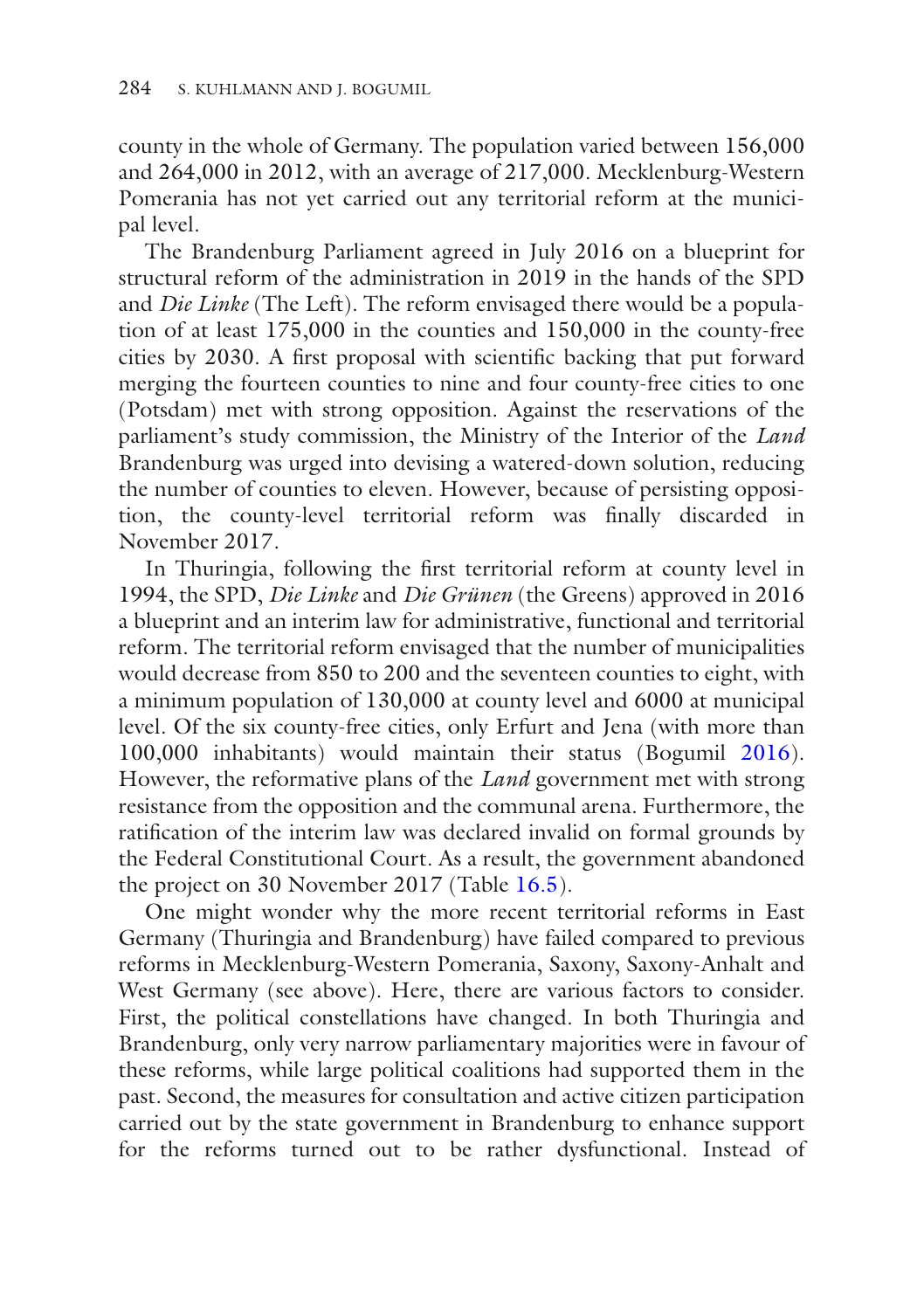| Land                                 | Number of<br>municipalities<br>1990 | Number of<br>municipalities<br>2001/2003 | Number of<br>municipalities<br>2017 | Reduction<br>(%) |
|--------------------------------------|-------------------------------------|------------------------------------------|-------------------------------------|------------------|
| Mecklenburg-<br>Western<br>Pomerania | 1117                                | 994                                      | 753                                 | 33               |
| Saxony-Anhalt                        | 1349                                | 1289                                     | 218                                 | 84               |
| Thuringia                            | 1699                                | 1017                                     | 849                                 | 50               |
| Brandenburg                          | 1775                                | 422                                      | 417                                 | 76               |
| Saxony                               | 1623                                | 540                                      | 422                                 | 74               |

<span id="page-14-0"></span>**Table 16.5** Territorial reforms in the East German *Länder*

Source: Authors' own compilation based on Bogumil [\(2016:](#page-16-0) 24), updated

supporting the government's reform agenda, the local governments, mayors and heads of county councils used the direct-democratic participatory arena as a public forum for mobilising protest against the reform. Moreover, the opposition parties (the CDU; the *Freie Demokratische Partei*, (FDP); and the *Alternative für Deutschland* (AfD)) allied themselves with the mass media and thus fuelled a highly emotionalised debate impeding any attempt at objective and evidence-based discourse. Finally, the state government overemphasised increases in efficiency as a major reform goal, which, based on earlier reform experience, raised doubts about the expected reform success and sharply contrasted with the previous reforms in West Germany. These reforms were much more guided by policies that aimed at improving local governments' performance and capacities rather than increasing efficiency and reducing costs.

#### 5 Conclusions and Lessons for Transfer

A good decade after the entry into force of the major reform projects at national level, the administrative landscape in some *Länder* has undergone fundamental changes (Kuhlmann [2009](#page-17-11)). The bundling of responsibilities, the dismantling of double administrations, communalisation and territorial reforms are steps in the right direction towards modernising and improving the performance of subnational public administration. In order for these measures to achieve their goals, however, it is vital to ensure that they are used in a prudent and task-oriented manner and not merely as a calculated political manoeuvre or to achieve savings targets. The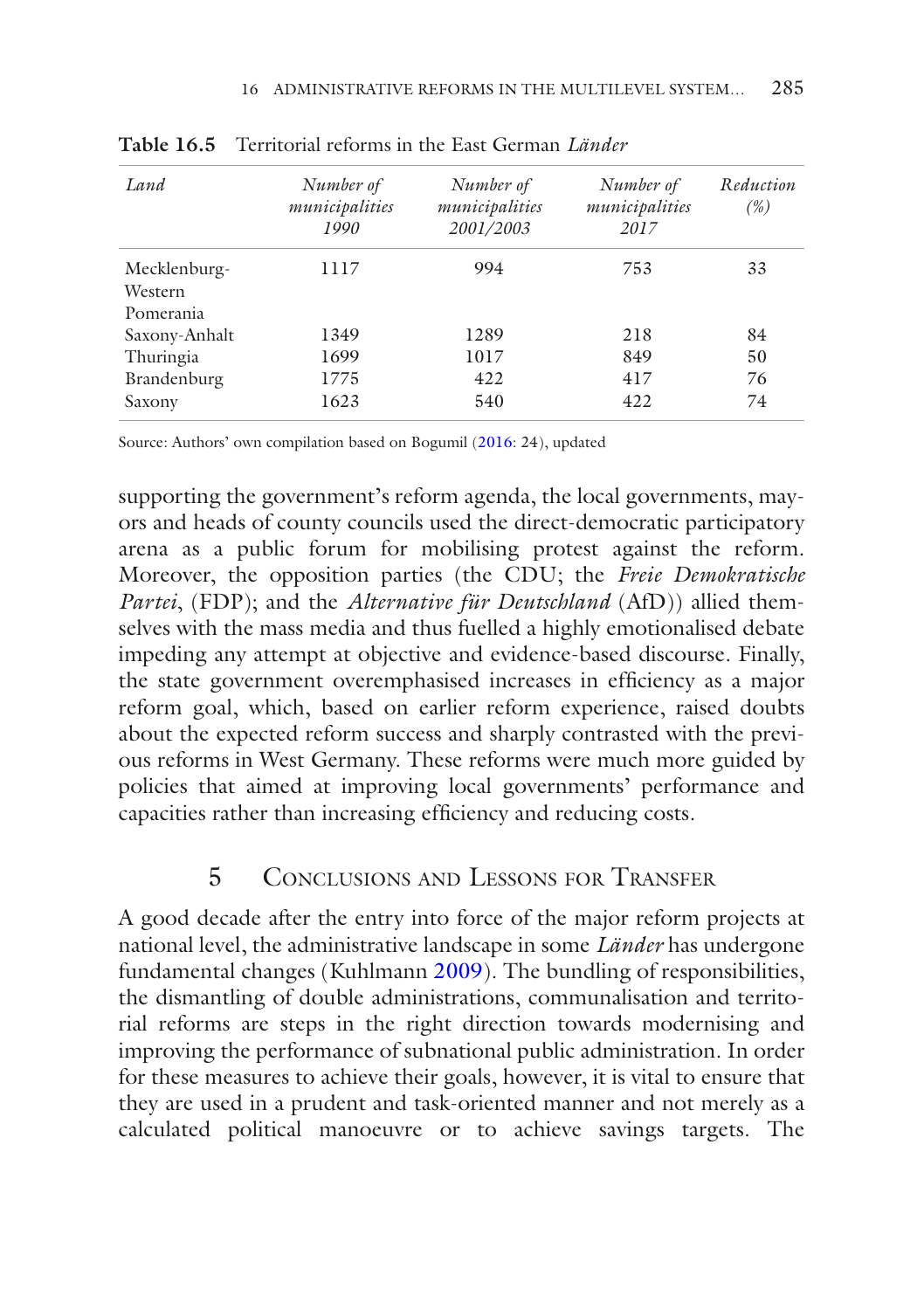observation of the current administrative reforms makes it clear that, when shifting responsibilities, certain factors must be taken into account (for an international overview see Schwab et al. [2017;](#page-17-12) Kuhlmann [2010](#page-17-7)). For instance, factors such as the ability of the municipalities to provide services that are seldom required but demand a high degree of specialisation, the effciency with which tasks are performed and the uniformity of administrative execution. The particularly pronounced tension between technical and political objectives at this level due to local proximity and the democratic legitimacy of the decision-maker is also an important factor. There is also a close connection between the possibility of functional reforms and the existing territorial structures (Kuhlmann et al. [2018a](#page-17-9), [b;](#page-17-10) Ebinger et al. [2018\)](#page-17-1).

In practice, the problem is that in the feld of administrative structural reforms, it is not always possible to combine technical arguments, political will and enforceability. It is not surprising that this has never fully been achieved. For example, political decisions made in both the administrative structural reform in Baden-Württemberg and in Saxony could hardly be justifed from a technical point of view. However, until 2011 it was possible, at least in large coalitions, to implement (necessary) territorial reforms. In the light of past experience in Thuringia and Brandenburg, there is good reason to be more sceptical here. The majorities in each case were narrow and this certainly made the reforms more diffcult. Even the earlier (reform) alliances between the local government associations and the state governments, such as in Saxony, were no longer possible as it was only a question of power. How to combine the positive modernisation will of the state governments with functional and regional reforms and integrating the knowledge of the administration into the process is still an open question and also dependent on political framework conditions. An important lesson to learn from the various waves of (successful and failed) territorial reforms in Germany is that they should not be justifed mainly by the argument of increasing efficiency, but of improving local governments' capacities and performance instead. The latter effects of territorial upscaling are well documented in literature and supported by empirical fndings, while greater efficiency and cost savings through mergers have not generally been recorded as they largely depend on specifc context conditions and local implementation processes (cf. Kuhlmann et al. [2018a](#page-17-9); for the conceptual background see Kuhlmann and Wollmann [2011\)](#page-17-4).

A major strength of the German administrative system is that it promotes territorial and functional variations, which allow for fexible models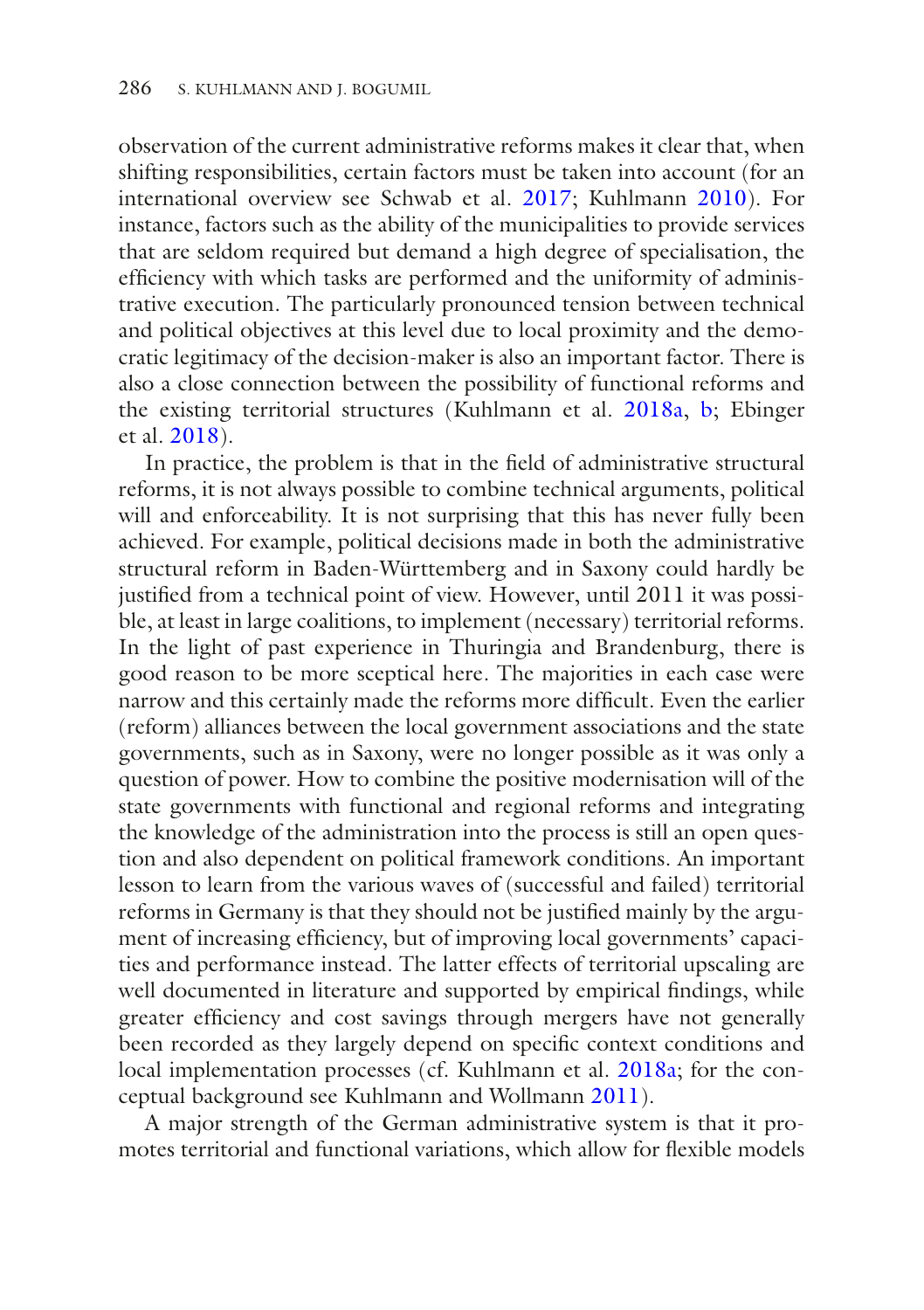of subnational intergovernmental organisation. This variety of institutional set-up and reform approaches encourages piloting, adjustments and learning. However, different models can lead to differences in service provision, treatment of citizens and varying institutional progress of local administration. Furthermore, a balance needs to be found between 'too small' and 'too big' territorial jurisdictions. A continuous monitoring of local governments' service quality and performance seems indispensable for identifying new reform requirements in due time and for adjusting institutional settings accordingly. Many of the organisational features and reform approaches discussed here make perfect sense in the German politico-administrative context. They constitute domestic institutional responses to context-specifc problems agreed upon by state and local actors. Given such particularities, any possible transfer of the German institutional solutions described in this chapter should be approached with caution, and the respective country-specifc political, administrative and cultural circumstances should be taken into consideration when drawing on lessons and translating concepts.

#### **NOTE**

<span id="page-16-2"></span>1. The three administrative districts were renamed *Landesdirektionen* in 2008. On 1 March 2012, these were formally merged into one regional directorate (which continues to have regional branches).

#### **REFERENCES**

- <span id="page-16-0"></span>Bogumil, J. (2016). *Neugliederung der Landkreise und kreisfreien Städte in Thüringen. Gutachten im Auftrag des Thüringer Ministeriums für Inneres und Kommunales*. Bochum: Ministry of Interior Thuringia.
- <span id="page-16-4"></span>Bogumil, J., & Ebinger, F. (2008). Machtgewinn der Kommunen? In C. Büchner, J. Franzke & M. Nierhaus (Eds.), *Verfassungsrechtliche Anforderungen an Kreisgebietsreformen* (pp. 13–23). Zum Urteil das Landesverfassungsgerichtes Mecklenburg-Vorpommern, S.
- <span id="page-16-1"></span>Bogumil, J., & Kottmann, S. (2006). *Verwaltungsstrukturreform in Niedersachsen. Die Abschaffung der Bezirksregierungen* (Publication Series of the Stiftung Westfalen-Initiative, vol. 11). Münster: Ibbenbürener Vereinsdruckerei.
- <span id="page-16-3"></span>Ebinger, F., & Bogumil, J. (2008). Grenzen der Subsidiarität. Verwaltungsreform und Kommunalisierung in den Ländern. In H. Heinelt & A. Vetter (Eds.), *Lokale Politikforschung heute* (pp. 165–196). Wiesbaden: VS Verlag für Sozialwissenschaften.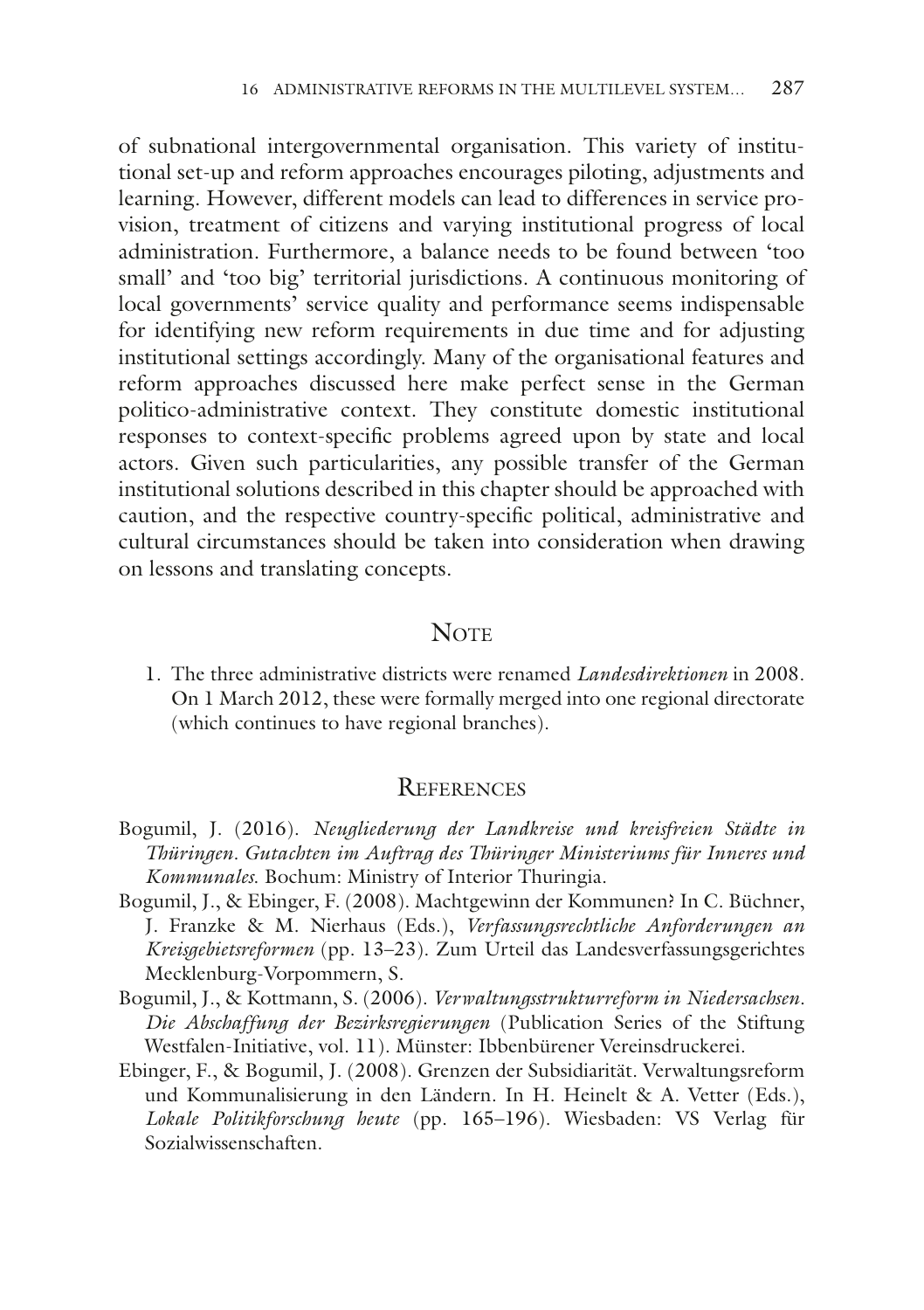- <span id="page-17-1"></span>Ebinger, F., Bogumil, J., & Kuhlmann, S. (2018). Territorial Reforms in Europe: Effects on Administrative Performance and Democratic Participation. *Local Government Studies, 45*(1), 1–23. [https://doi.org/10.1080/0300393](https://doi.org/10.1080/03003930.2018.1530660) [0.2018.1530660](https://doi.org/10.1080/03003930.2018.1530660).
- <span id="page-17-0"></span>Ellwein, T. (1994). *Das Dilemma der Verwaltung: Verwaltungsstruktur und Verwaltungsreform in Deutschland*. Mannheim: BS-Taschenbuchverlag.
- <span id="page-17-11"></span>Kuhlmann, S. (2009). Reforming Local Government in Germany: Institutional Changes and Performance Impacts. *German Politics, 18*(2), 226–245. [https://](https://doi.org/10.1080/09644000902870842) [doi.org/10.1080/09644000902870842.](https://doi.org/10.1080/09644000902870842)
- <span id="page-17-7"></span>Kuhlmann, S. (2010). Between the State and the Market: Assessing Impacts of Local Government Reforms in Western Europe. *Lex localis—Journal of Local Self-Government, 8*(1), 1–21. [https://doi.org/10.4335/8.1.1-21\(2010\)](https://doi.org/10.4335/8.1.1-21(2010)).
- <span id="page-17-6"></span>Kuhlmann, S. (2015). Administrative Reforms in the Intergovernmental Setting: Impacts on Multi-Level Governance from a Comparative Perspective. In E. Ongaro (Ed.), *Multi Level Governance: The Missing Linkages* (Series 'Critical Perspectives on International Public Sector Management', vol. 4) (pp. 183–215). [https://doi.org/10.1108/S2045-794420150000004008.](https://doi.org/10.1108/S2045-794420150000004008)
- <span id="page-17-5"></span>Kuhlmann, S., & Bogumil, J. (2010). *Kommunale Aufgabenwahrnehmung im Wandel: Kommunalisierung, Regionalisierung und Territorialreform in Deutschland und Europa*. Wiesbaden: VS-Verlag.
- <span id="page-17-3"></span>Kuhlmann, S., Bogumil, J., & Grohs, S. (2014). Reforming Public Administration in Multi-level Systems: An Evaluation of Performance Changes in European Local Governments. In E. Bohne et al. (Eds.), *Public Administration and the Modern State. Assessing Trends and Impact* (pp. 205–222). Basingstoke: Palgrave Macmillan.
- <span id="page-17-9"></span>Kuhlmann, S., Siegel, J., & Seyfried, M. (2018a). Was bewirken Gebietsreformen? Eine Bilanz deutscher und europäischer Erfahrungen. *dms – der moderne Staat, 11*(1), 119–142. <https://doi.org/10.3224/dms.v11i1.08>.
- <span id="page-17-10"></span>Kuhlmann, S., Siegel, J., & Seyfried, M. (2018b). *Wirkungen kommunaler Gebietsreformen: Stand der Forschung und Empfehlungen für Politik und Verwaltung*. Berlin: Nomos/Ed. Sigma.
- <span id="page-17-4"></span>Kuhlmann, S., & Wollmann, H. (2011). Special Issue on Evaluating Functional and Territorial Reforms in European Countries. *Local Government Studies, 35* (5).
- <span id="page-17-2"></span>Kuhlmann, S., & Wollmann, H. (2019). *Introduction to Comparative Public Administration: Administrative Systems and Reforms in Europe* (2nd ed.). Cheltenham and Northampton: Edward Elgar.
- <span id="page-17-12"></span>Schwab, C., Bouckaert, G., & Kuhlmann, S. (Eds.). (2017). *The Future of Local Government in Europe: Lessons from Research and Practice in 31 Countries*. Berlin: Nomos/Ed. Sigma. [https://doi.org/10.5771/9783845280639.](https://doi.org/10.5771/9783845280639)
- <span id="page-17-8"></span>Thieme, W., & Prillwitz, G. (1981). *Durchführung und Ergebnisse der kommunalen Gebietsreform*. Baden-Baden: Nomos.